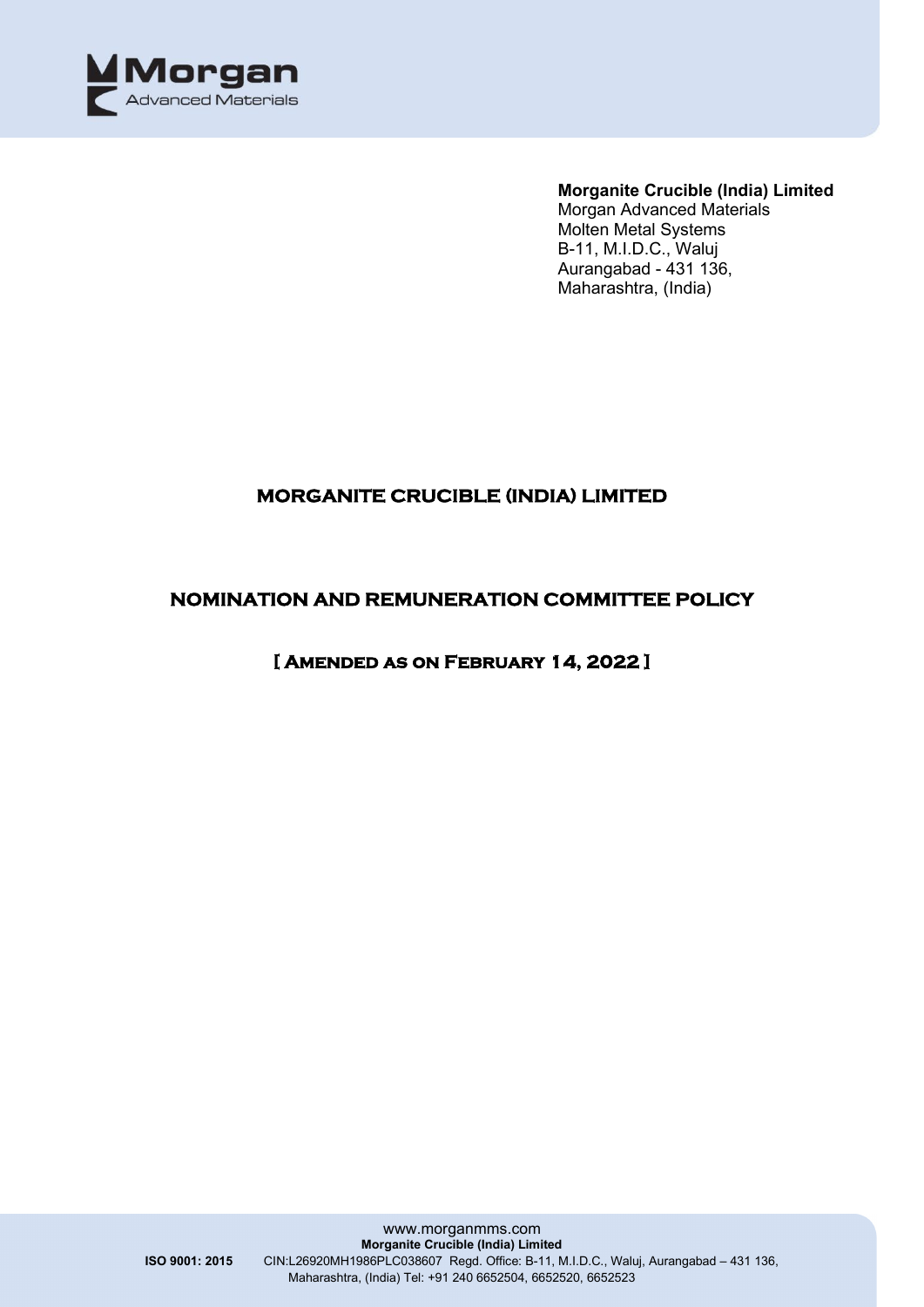

**Morganite Crucible (India) Limited** Morgan Advanced Materials Molten Metal Systems B-11, M.I.D.C., Waluj Aurangabad - 431 136, Maharashtra, (India)

### **POLICY FOR SELECTION, APPOINTMENT & REMUNERATION OF DIRECTORS AND REMUNERATION POLICY FOR SENIOR MANAGEMENT EMPLOYEES**

The Nomination and Remuneration Committee (NRC) has adopted a Charter which, inter alia, deals with the manner of selection of Board Directors and Managing Director & CEO and their remuneration. The Charter also deals with the remuneration Policy for Senior Management Employees. This Policy is accordingly derived from the said Charter.

#### **1. CRITERIA OF SELECTION OF NON EXECUTIVE DIRECTORS –**

- i. The Non Executive Directors shall be of high integrity with relevant expertise and experience so as to have a diverse Board with Directors having expertise in the fields of manufacturing, marketing, finance & taxation, law & governance and general management.
- ii. In case of appointment of Independent Directors, the NRC shall satisfy itself with regard to the Independent nature of the Directors vis-a-vis the Company so as to enable the Board to discharge its function and duties effectively.
- iii. The NRC shall ensure that the candidate identified for appointment as a Director is not disqualified for appointment under Section 164 of the Companies Act 2013.
- iv. The NRC shall consider the following attributes / criteria whilst recommending to the Board the candidature for appointment as Director.
	- a. Qualification, expertise and experience of the Directors in their respective fields;
	- b. Personal, Professional or business standing
	- c. Diversity of the Board
- v. In case of re-appointment of Non Executive Directors, the Board shall, take into consideration the performance evaluation of the Director and his engagement level.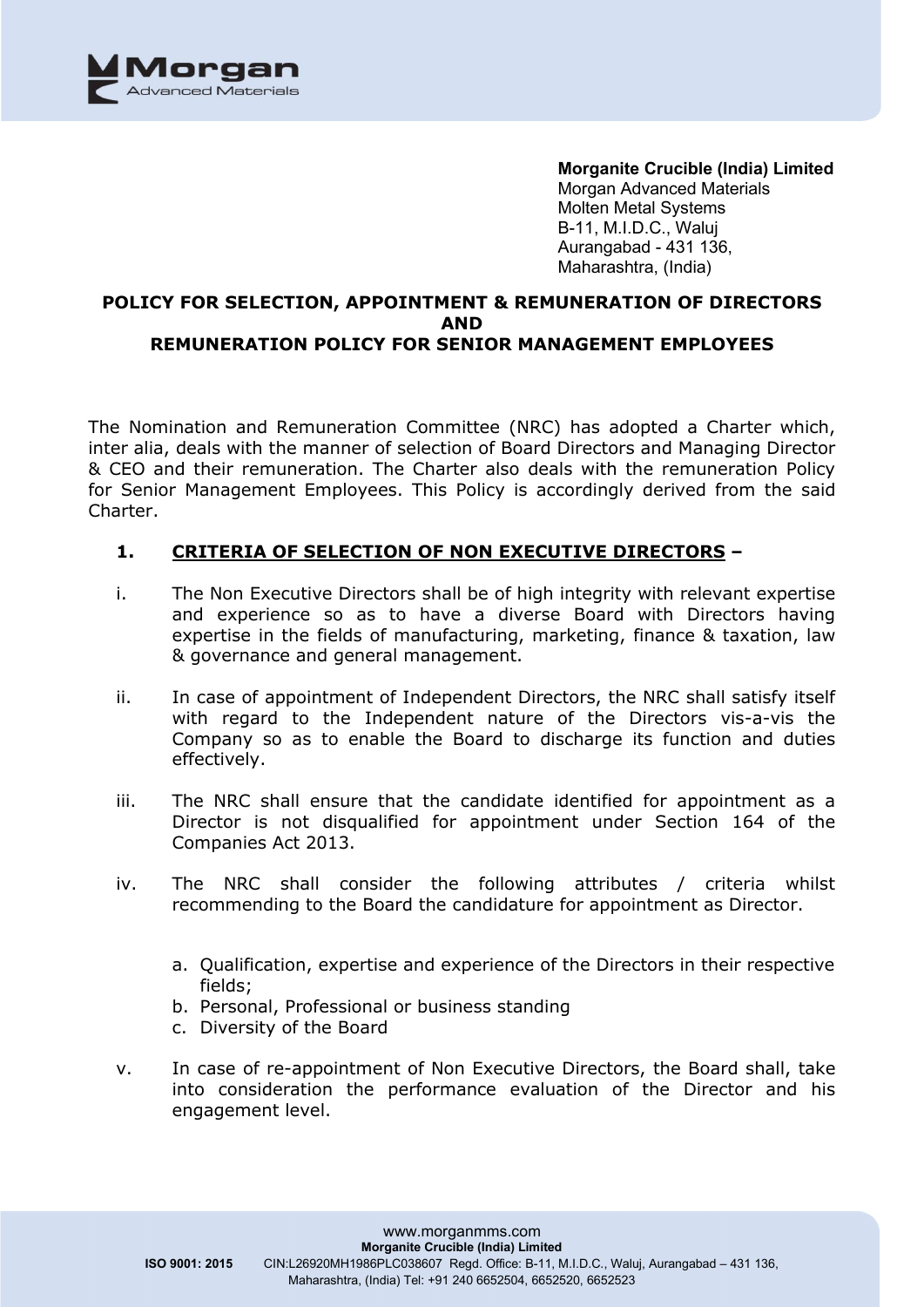

# $[2]$

### **2. REMUNERATION**

The Non Executive Directors shall be entitled to receive remuneration by way of sitting fees, reimbursement of expenses for participation in the Board meetings as detailed hereunder:

- i. A Non Executive Director shall be entitled to receive sitting fees for each meeting of the Board or Committee of the Board attended by him of such sum as may be approved by the Board of Directors within the overall limits prescribed under the Companies Act 2013 and The Companies Managerial Remuneration Rule 2014;
- ii. A Non Executive director will also be entitled to receive commission on an annual basis of such sum as may be approved by the Board on the recommendation of the NRC;
- iii. The NRC may recommend to the Board, the payment of commission on uniform basis to reinforce the principles of collective responsibility of the Board.
- iv. The NRC may recommend a higher commission for the Chairman of the Board of Directors taking into consideration his overall responsibility;
- v. In determining the quantum of commission payable to the Directors, the NRC shall make its recommendation after taking into consideration the overall performance of the Company and the onerous responsibilities required to be shouldered by the Director.
- vi. The NRC may recommend to the Board, for the payment of additional commission to those Directors who are Members on the Audit Committee and the Compliance Committee of the Board subject to a ceiling on the total commission payable may be decided;
- vii. The total commission payable to the Directors shall not exceed as prescribed under Companies Act, 2013;
- viii. The Commission shall be payable on pro-rata basis to those Directors who occupy office for part of the year.
- ix. The Independent Directors of the Company shall not be entitled to participate in Stock Option Scheme of the Company, if any, introduced by the Company;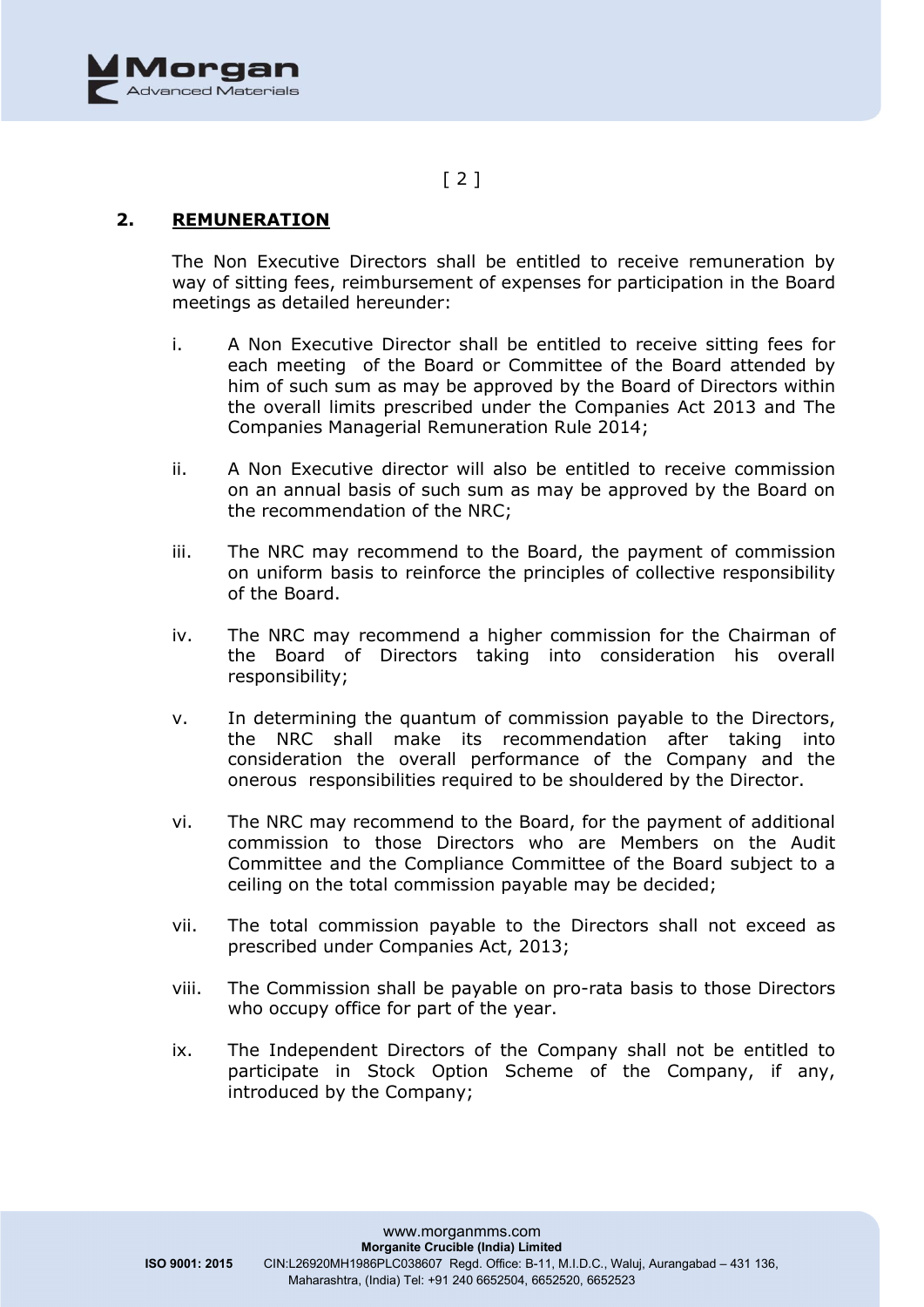

# [ 3 ]

3. Managing Director & CEO

Criteria for selection / appointment

For the purpose of selection of the MD & CEO, the NRC shall identify persons of integrity who possess relevant expertise, experience and leadership qualities required for the position and shall take into consideration recommendation if any, received from any member of the Board.

The Committee will also ensure that the incumbent fulfills such other criteria with regard to age and qualifications as laid down under the Companies Act or other applicable laws.

#### **Remuneration for the Managing Director & CEO**

- i. At the time of appointment or re-appointment, the Managing Director & CEO shall be paid such remuneration as may be mutually agreed between the Company (which includes the NRC and the Board of Directors) and the CEO & Managing Director within the overall limits prescribed under the Companies Act.
- ii. The remuneration shall be subject to the approval of the Members of the Company in General Meeting.
- iii. The remuneration of the Managing Director & CEO is broadly divided into fixed and variable component. The fixed compensation shall comprise salary, allowances, perquisites, amenities and retiral benefits. The variable component shall comprise of performance bonus.
- iv. In determining the remuneration (including the fixed increment and performance bonus) the N&R Committee shall consider the following:
	- a. the relationship of remuneration and performance benchmarks is clear;
	- b. balance between fixed and incentive pay reflecting short and long term performance objectives appropriate to the working of the company and its goals;
	- c. responsibility required to be shouldered by the Managing Director & CEO and the industry benchmarks and the current trends;
	- d. the Company's performance vis-a-vis the annual budget achievement and individual performance vis-a-vis the KRAs / KPls;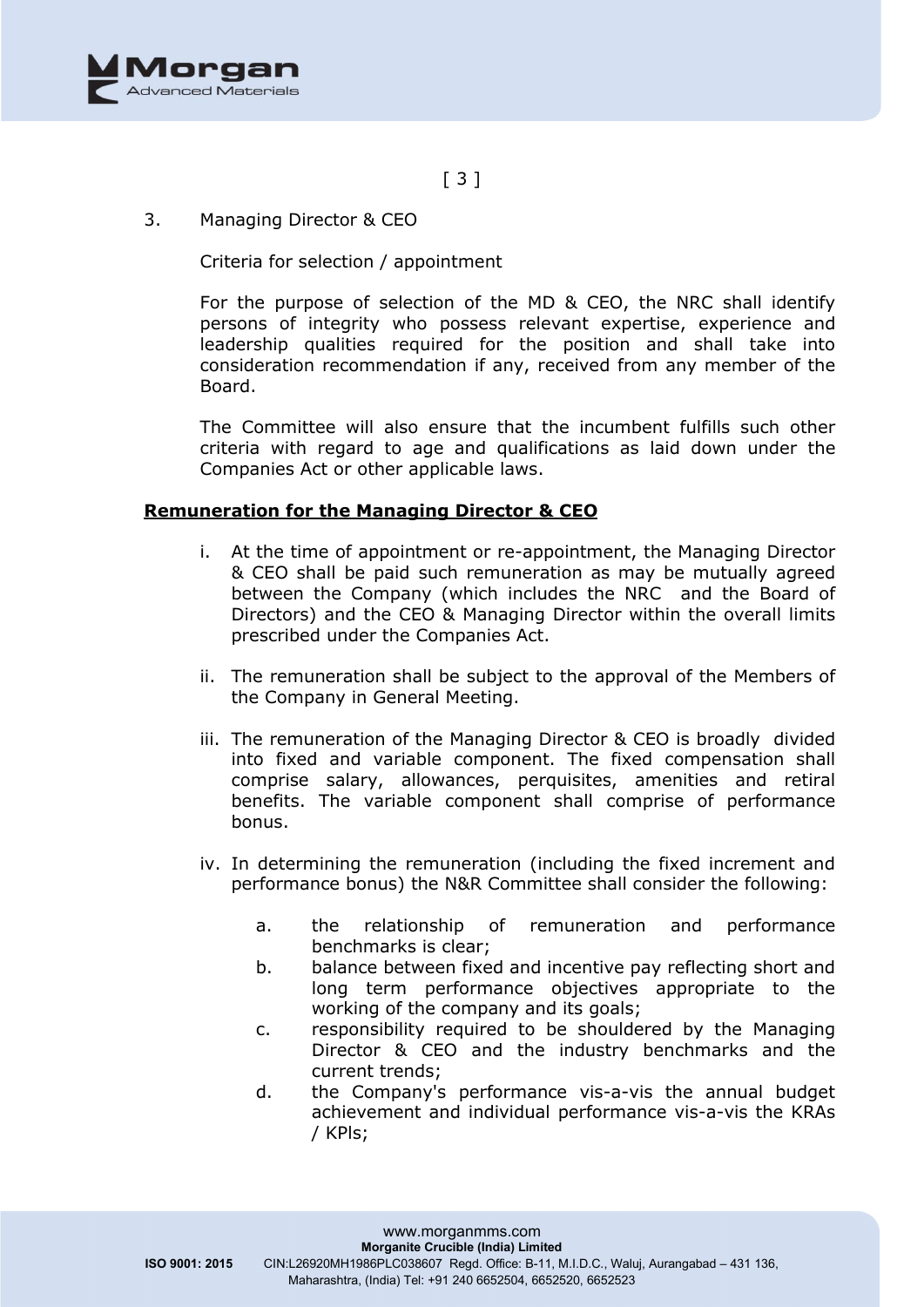

## [ 4 ]

#### **Remuneration Policy for the Senior Management Employees**

- i. "Senior Management Employees" means the Key Managerial Personnel as defined under the Companies Act, 2013 and on level below of the Board of Directors/Functional Heads.
- ii. In determining the remuneration of the Senior Management employees (i.e. KMPs and Executive Committee Members) the NRC shall consider the following:
	- a. the relationship of remuneration and performance benchmark is clear;
	- b. balance between fixed and incentive pay reflecting short and long term performance objectives appropriate to the working of the Company and its goals;
	- c. the remuneration is divided into two components viz. fixed component of salaries, perquisites and retirement benefits and variable component of performance based incentive;
	- d. the remuneration including annual increment and performance incentive is decided based on the criticality of the roles and responsibilities, the Company's performance vis-a-vis the annual budget achievement, individuals performance vis-a-vis KRAs I KPIs, industry benchmark and current compensation trends in the market;
- iii. The Managing Director & CEO will carry out the individual performance review based on the standard appraisal matrix and after taking into account the appraisal score card and other factors mentioned hereinabove, recommends the annual increment and performance incentive to the NRC for its review and approval.
- iv. The Managing Director will present a summary of the Qualitative Assessment of each of the Senior Management Employees in terms of their leadership style, their individual growth needs and the objectives set for the forthcoming years.

### **3. MEETING**

The Committee shall meet at least once in a year. Additional meetings may happen as the Committee deems it appropriate and advisable. The Committee may meet in person or through other methods like video conferencing, audio conferencing etc. as may be permitted by law from time to time.

#### **4. CIRCULAR RESOLUTION**

The decisions to be taken by the Committee members may be taken by way of a circular resolution wherever it is not possible to have a meeting of the Committee members.